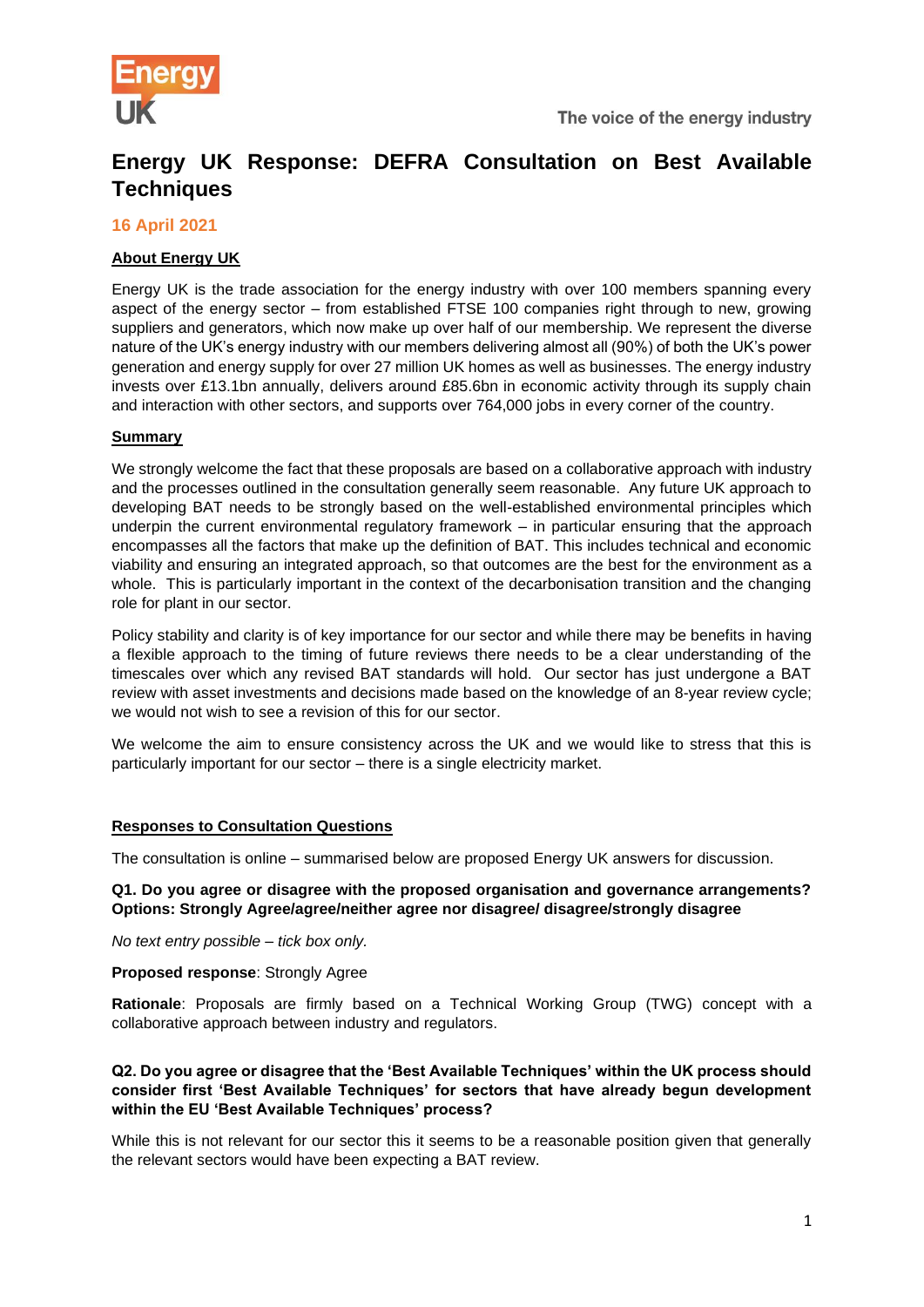

# **Q3. Do you have any further comments on the organisation and governance proposals?**

## **Consistency across UK**

We welcome the aim to ensure there is as much commonality as possible however, we are concerned that divergence in standards between the three Nations could result in additional regulatory burden in some areas which would result in an unlevel playing field which could in turn distort levels of investment across areas. There is a single UK electricity market and therefore for our sector it is particularly important that this is not distorted by different approaches across the UK.

#### **Timetable of reviews**

Paragraph 3 suggests flexibility in when a review is instigated. For our sector policy stability and clarity is of critical importance as this underpins business planning and investment strategies in the context of a sector that continues to undergo significant changes driven by decarbonisation. Therefore, review dates need to be clearly understood and set out in advance. If there is no fixed review period in future, then providing a statement on the minimum time period the BAT Conclusions will hold would be of critical importance and additionally consideration should be given to the concept of a defined notice period ahead of any future review. Our sector is implementing updated BAT Conclusions this year and investment and asset planning decisions have been made based on the knowledge of the 8-year review cycle set out in the IED. We would not support a further review of BAT ahead of this widely understood timeline that has underpinned recent sector decision making.

We would also like to take this opportunity seek clarity as to whether this consultation proposes shortening the review period from 8 years to 6 years or does the reference to a 6-year review simply mean a lessons learned exercise will be undertaken as opposed to a formal review. As mentioned above, we would like to reiterate our strong view that an 8-year minimum review period is appropriate in order to provide the necessary certainty to allow operational and investment decisions. We hold concerns that if the proposal is to shorten the review period, it could result in significant unintended consequences and request that industry is thoroughly consulted to gain a clear understanding of these consequences.

Linking to the above point, we are also of the view that it may be appropriate for the review period to be *extended* in certain circumstances. We believe that a more flexible timescale is more appropriate in the rapidly changing context of decarbonisation. In the energy sector, many of the processes to decarbonise the sector will take some time to develop (e.g. Hydrogen, CCUS etc.) and we would like to emphasise the need to be flexible in our approach to enable these technologies to come forward.

Additionally, an important influence when considering the timing of any BAT reviews may be the review timescales that are followed by other countries. For example, a UK review of BAT after the equivalent EU process would ensure that up to date information is available for use if appropriate in the UK process and would enable the UK to set its standards with the knowledge of how this aligns with EU standards. This would be of particular importance given the North Ireland Protocol.

## **Representation of sector views throughout the process**

We welcome that the process includes industry representatives on the Technical Working Group (TWG). However, there is a need to ensure that industry views are accounted for in the processes that follow the recommendations made by the TWG.

We welcome the organisational structure as proposed but would like to suggest the option for an 'observer' status at the Standards Council for key stakeholders. This would allow an industry representative or the TWG representative to get better insights into the discussions held at a higher level.

## **Cross-cutting BREFs and interactions with underlying legislation**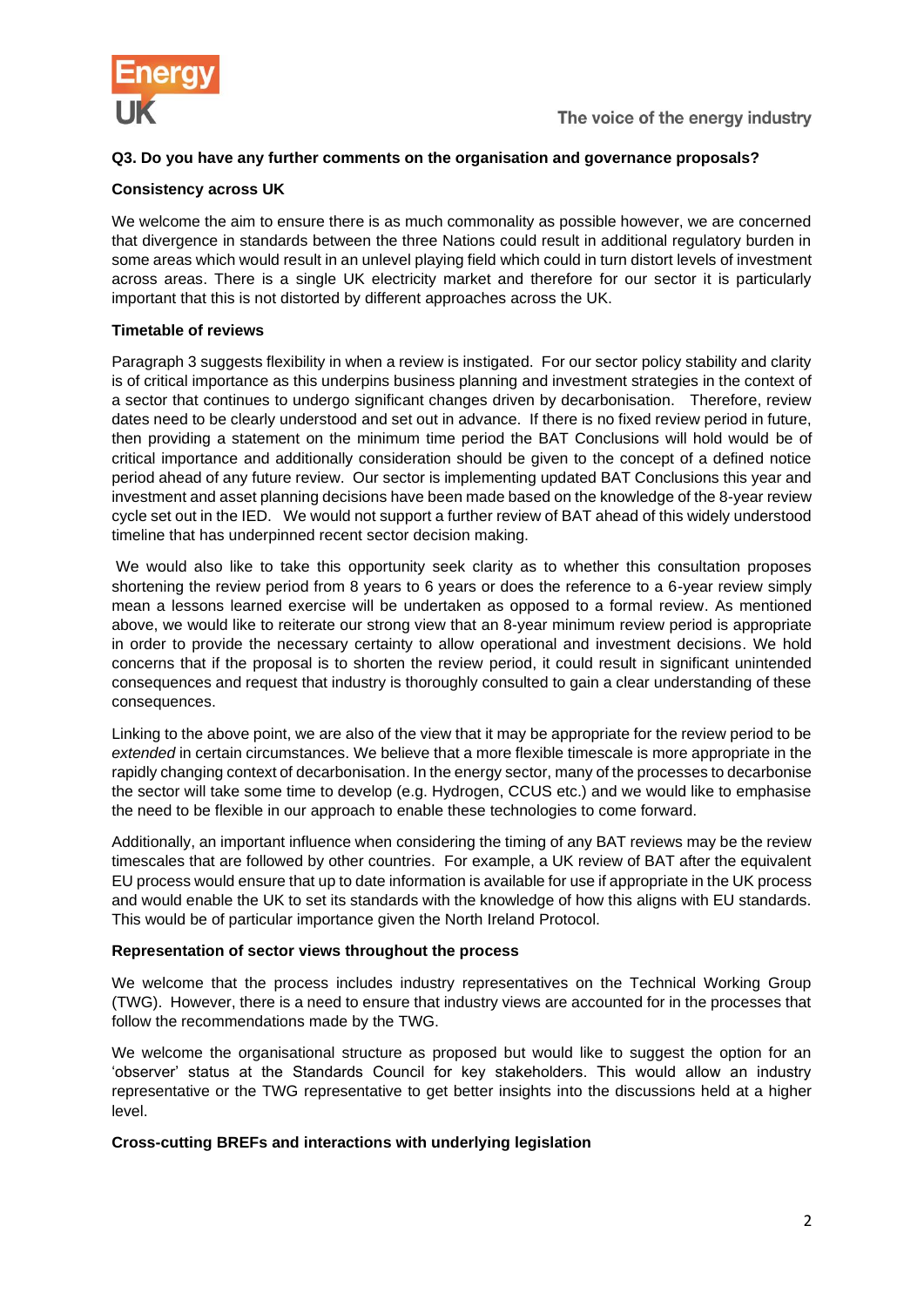

It is also important to establish how do we deal with cross-cutting BREFs in particular the Economics, Cross-media Effects BREF and ensuring certain BREF areas, such as Environmental management systems, are be consistent across all BREFs. Furthermore, there should be a clear set of principles established that cover areas such as those currently set out in the underly primary legislation (IED). IED contains a number of provisions covering broader aspects than the BREF, such as derogations from monitoring for plant with limited operational hours (<10,000 hours) and compliance arrangements to address measurement uncertainty. This would help to ensure a clear understanding of the roles of the BREFs vs the roles of the underlying legislation and minimise potential for confusion as to where these aspects are accounted for.

# **BREF Development**

We agree that the development of UK BAT should if appropriate consider information and developments in other regimes across the world. The approach needs to be evidence-based, looking at the current environmental performance across a sector and the options and economic and technical feasibility for further improvements. It is not clear how the detailed information from these other Countries will be captured to help establish the UK approach to BAT. There also needs to be a process to ensure that the data collected is representative of the plant in the UK including the range of operating conditions, role in market and the wider UK policy framework.

# **Q4 Do you agree or disagree with the concept of a two-stage public participation process? Options: Strongly Agree/agree/neither agree nor disagree/ disagree/strongly disagree**

*No text entry possible – tick box only.* 

# **Proposed response**: Agree

**Rationale**: We agree there needs to be two stages to ensure transparency; however, some concerns that if public participation leas to changes these need to be properly considered by the TWG as well as by industry, equipment manufacturers and others who are directly impacted by the changes, this will be able views to be given on the extent to which any changes are technically and economically feasible.

## **Q5 Do you have any views on the proposal to potentially remove the need for the call for evidence for sectors where data gathering has already occurred?**

While not relevant for our sector a call for evidence would have the benefit of ensuring that there has been adequate opportunity for industry and others to provide input, particularly in the context of the new UK process and governance regime. It would also ensure opportunity to capture any advances in technology if relevant.

We would also like to point out that issues may arise when you consider the need to have a large enough evidence base to derive BAT in the context of small numbers of specific plant types – particularly in the context of new small-scale technologies coming onto our energy system in the future.

## **Q6 Do you have any further comments on public participation proposals?**

We fully understand and support the logic of the two-stage participation process – allowing input to be made at the start of the process by all stakeholders with technical expertise as well as providing the opportunity for wider comments on the final proposal. We would welcome clarification as to what exactly public participation would involve in this instance. The development of BAT is a specific and highly technical process and we consider that the input at the start of process needs to be from those with relevant expertise. Furthermore, the process must ensure that the views of industry are sought and considered if: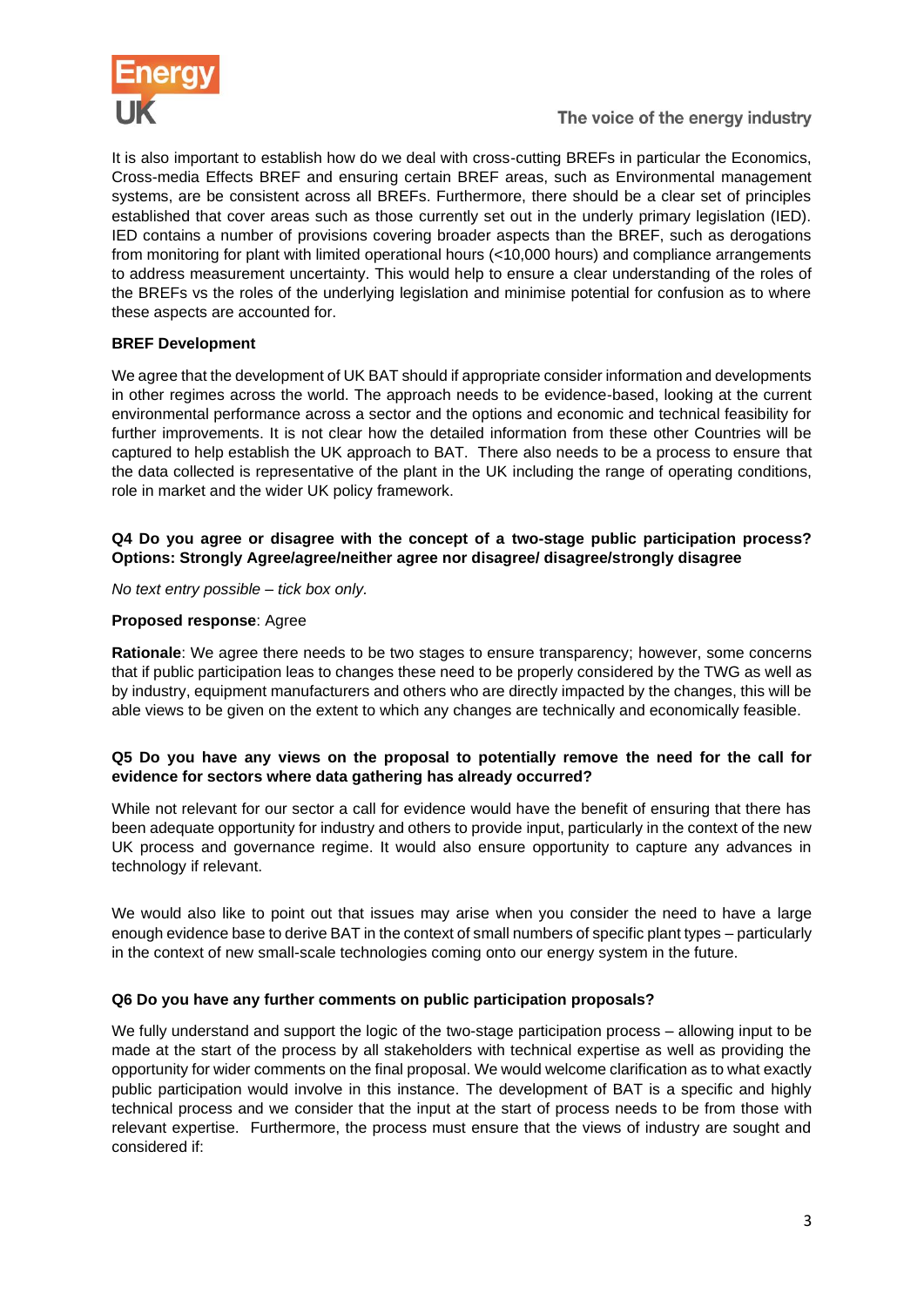

- Any changes that arise between the TWG recommendation being made and the Standards Council forming its view;
- Any changes that arise as a result of the final public consultation.

Additionally, the TWG itself will need to ensure that it has fair and adequate representation from industry. It is not clear in the proposals how this will be achieved.

#### **Q7 Do you agree or disagree with the proposals for ensuring scrutiny of the 'Best Available Techniques' within the UK regime? Options: Strongly Agree/agree/neither agree nor disagree/ disagree/strongly disagree**

*No text entry possible – tick box only.* 

**Proposed response**: Agree

**Rationale**: As per answer to Question 8.

#### **Q8 Do you have any other comments on how to ensure effective scrutiny?**

We agree with the approach outlined. Although, we would like to reiterate, as set out in elsewhere within our consultation response, that there is a need for sufficient checks and balances to be in place to ensure that additional information arising from the scrutiny process is dealt with in the most appropriate manner.

The TWG itself has a key role to play in ensuring that robust evidence-based proposals are drawn up and the nature of the membership has an important role to play in ensuring robust proposals are developed. While the membership of the TWG should be restricted to those with knowledge of the technologies the other steps in the process should allow sufficient scrutiny and consideration of alignment with broader drivers.

## **Q9 Do you have any feedback on policies for implementing 'Best Available Techniques' within the UK?**

#### **Implementation window**

We consider the 4-year window is the minimum feasible time-frame for implementing the conclusions. In circumstances where investments and physical modifications are needed then a four-year window for the process of determining the optimum technically and economically feasible improvements, approval for investments and performing the works is extremely tight. However, this is mitigated if the derogations process can also be used to address these issues on a site-specific basis.

## **Derogations**

In our view the derogation process is a crucial part of the regulatory system and we welcome the proposal that this is retained. It would be extremely complex to devise BAT standards that take into account all possible circumstances relevant to BAT – technology type, age, role in market etc. Therefore, the derogation provision allows the flexibility for the BAT outcome of applying the principles used to derive the generic standards to be differ on a site-specific basis.

This flexibility also ensures there is a backstop route for allowing emissions limits to be set at a higher level in circumstances where it can be demonstrated that this is in the best interest of the environment as a whole due to the trade-offs between pollutants. This flexibility may have particular relevance in the context of net zero; for example, it potentially provides a route to ensure that trade-offs between pollutants can be managed in the optimum way – for example if a higher emission of a pollutant allows a more important reduction in greenhouse gas emissions.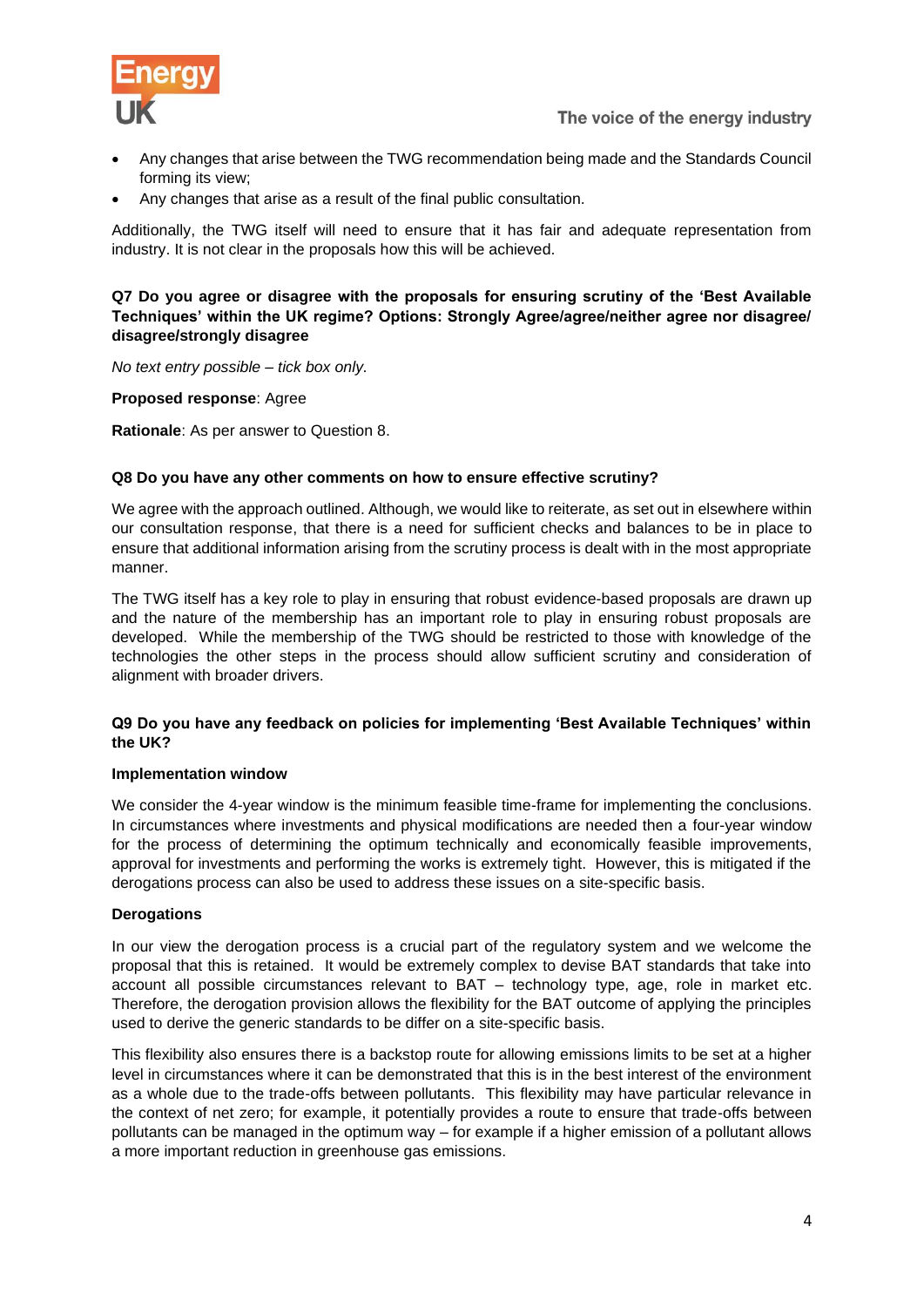

However, it would also be beneficial if this aspect was implicitly part of the determination of ranges of appropriate limits. The consultation document references environmental drivers such as the Clean Air Strategy as well as decarbonisation drivers and in some cases there are decisions to be made on the priority issue and there is a lack of clarity on how these should be considered.

As noted previously we also have concerns about divergence in standards between the three Nations that could result in additional requirements being applied in different parts of the UK. There is a single UK electricity market and therefore for our sector it is particularly important that this is not distorted by different approaches across the UK.

# **Q10 Do you have any views on the proposals in England and Wales to modify the guidance for setting emission limit values?**

The major advantage of the current guidance is that it provides clarity to Operators and the Public on the emissions standards that would be applied to installations well ahead of the permitting process and it provides a level playing field to Operators. While we support the concept that emission limits need to take into account achievable emissions, there also needs to be clarity that the full range can be used to accommodate the application of BAT to the specific circumstances, with Operators able to propose and justify limits anywhere within the BREF range. For our sector there also needs to be recognition that the changing role of power stations has an impact on achievable emission levels – for example the impact of intermittent operation. There also needs to be consideration of trade-offs between pollutants, so one pollutant is not considered in isolation from other drivers such as decarbonisation. Finally, the competitiveness of UK industry also needs to be taken into account when setting industrial emissions standards.

We welcomed the opportunity to attend a stakeholder workshop to discuss this consultation with Defra and the Environment Agency in advance of this consultation closing. We noted that a representative from the Environment agency clarified that the intent of changing the 'top of the range' instruction was not necessarily an across-the-board intention to set tougher limits, but if BREF range reflects a number of techniques then the limits set should reflect the relevant technique. We would welcome further information with regards to the intent of the flexibility and how it will be applied. We note that if AEL range limits are set is left to the permitting stage, this then reduces the available time for operators to prepare.

## **Q11 Do you agree or disagree with the proposals for evaluation within the new regime? Options: Strongly Agree/agree/neither agree nor disagree/ disagree/strongly disagree**

*No text entry possible – tick box only.* 

#### **Proposed response**: Strongly Agree

**Rationale**: We agree that the proposals provide a mechanism for understanding any issues so that improvements can be made in future.

## **Q12 Do you have any other comments on the evaluation proposals?**

We consider a review process to be very important, we would welcome clarification as to what is meant by an 'Evaluation' (i.e. a formal review or a lessons learned exercise). If any issues are identified through the evaluation process these should feed into the next BAT review.

We would also note however, that the Defra EPR Survey did have a very short initial timeframe for response. We welcome the fact that the survey was extended until 5 April and would like to suggest that going forward Defra ensure there is sufficient time to respond to future evaluation surveys.